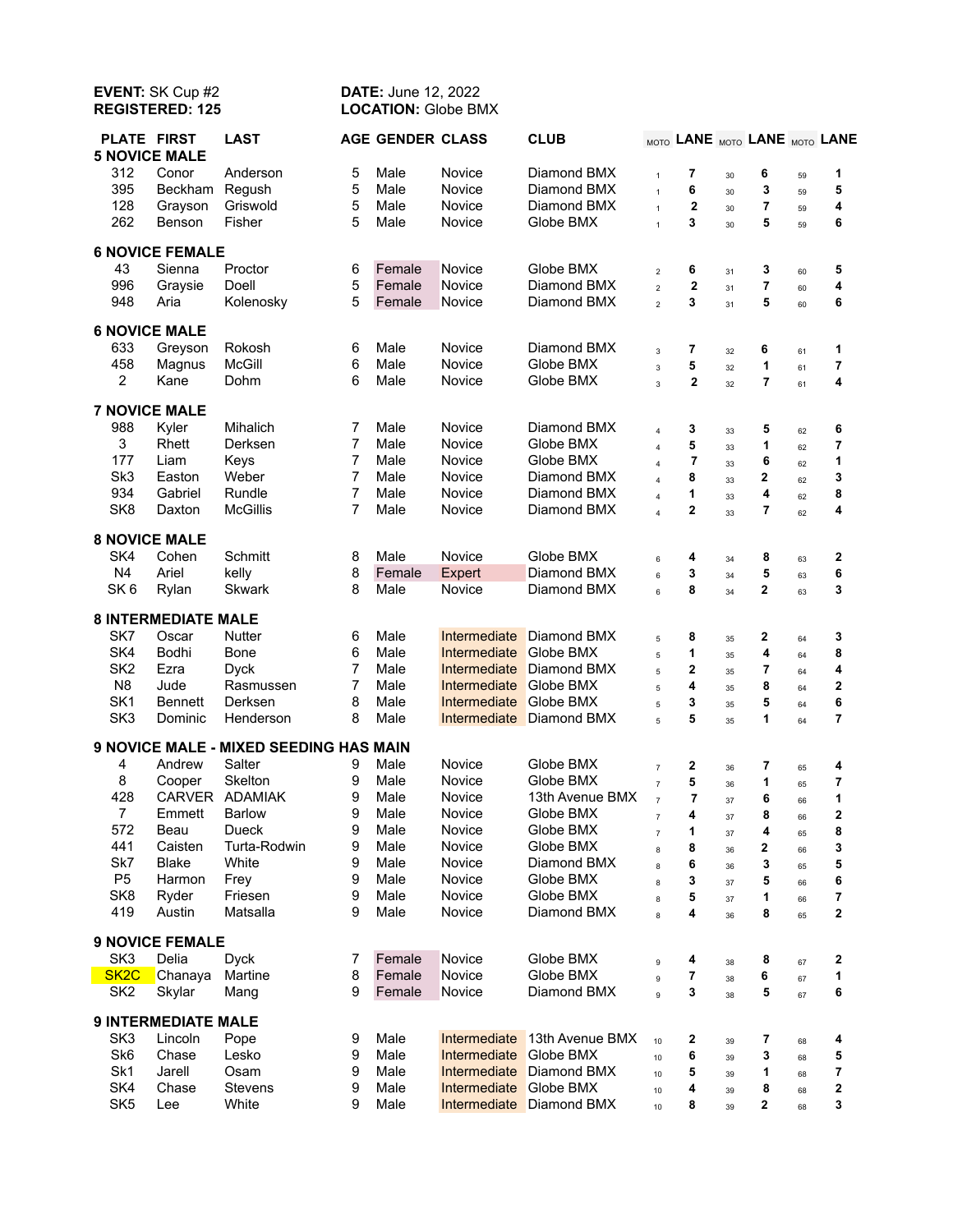## **EVENT:** SK Cup #2 **DATE:** June 12, 2022<br> **REGISTERED: 125 LOCATION:** Globe BM **LOCATION: Globe BMX**

| <b>PLATE FIRST</b> | <b>10 NOVICE FEMALE</b>           | <b>LAST</b>                                    |                  | <b>AGE GENDER CLASS</b> |                           | <b>CLUB</b>                 |          | MOTO LANE MOTO LANE MOTO LANE |          |                |          |                              |
|--------------------|-----------------------------------|------------------------------------------------|------------------|-------------------------|---------------------------|-----------------------------|----------|-------------------------------|----------|----------------|----------|------------------------------|
| 220                | Keeley                            | <b>Dyck</b>                                    | 10               | Female                  | <b>Novice</b>             | Diamond BMX                 | 11       | 1                             | 40       | 4              | 69       | 8                            |
| SK <sub>3</sub>    | Emma                              | Farthing                                       | 10               | Female                  | Novice                    | Diamond BMX                 | 11       | $\overline{\mathbf{r}}$       | 40       | 6              | 69       | 1                            |
| SK <sub>6</sub>    | Quinn                             | Newby                                          | 10               | Female                  | Novice                    | 13th Avenue BMX             | 11       | 8                             | 40       | $\mathbf{2}$   | 69       | 3                            |
| SK <sub>5</sub>    | Sadie                             | Robinson                                       | 10               | Female                  | Novice                    | Globe BMX                   | 11       | 5                             | 40       | 1              | 69       | $\overline{7}$               |
|                    | <b>10 NOVICE MALE</b>             |                                                |                  |                         |                           |                             |          |                               |          |                |          |                              |
| N <sub>5</sub>     | Olivia                            | Hamilton                                       | 10               | Female                  | Expert                    | Diamond BMX                 |          | 4                             |          | 8              |          | $\mathbf 2$                  |
| SK <sub>1</sub>    | Aubrey                            | Schmitt                                        | 10               | Female                  | Expert                    | Globe BMX                   | 12       | 3                             | 41       | 5              | 70       | 6                            |
| 617                | Stirling                          | Kirkpatrick                                    | 10               | Male                    | Novice                    | 13th Avenue BMX             | 12<br>12 | $\mathbf 2$                   | 41       | 7              | 70<br>70 | 4                            |
| 406                | Grady                             | Korchinski                                     | 10               | Male                    | Novice                    | Diamond BMX                 | 12       | 1                             | 41       | 4              |          | 8                            |
| sk7                | lain                              | Mcmillan-Jackson                               | 10               | Male                    | Novice                    | Globe BMX                   | 12       | 7                             | 41       | 6              | 70       | 1                            |
| 481                | <b>Brady</b>                      | Preston                                        | 10               | Male                    | Novice                    | 13th Avenue BMX             | 12       | 8                             | 41<br>41 | $\mathbf{2}$   | 70<br>70 | 3                            |
| SK <sub>6</sub>    | Parker                            | Martinka                                       | 10               | Male                    | Novice                    | Globe BMX                   | 12       | 6                             | 41       | 3              | 70       | 5                            |
| SK <sub>8</sub>    | Kaeson                            | <b>Skwark</b>                                  | 10               | Male                    | Novice                    | Diamond BMX                 | 12       | 5                             | 41       | 1              | 70       | 7                            |
|                    |                                   |                                                |                  |                         |                           |                             |          |                               |          |                |          |                              |
|                    | <b>10 INTERMEDIATE MALE</b>       |                                                |                  |                         |                           |                             |          |                               |          |                |          |                              |
| SK <sub>2</sub>    | Sebastian Loomer                  |                                                | 9                | Male                    | Expert                    | Globe BMX                   | 13       | 6                             | 42       | 3              | 71       | 5                            |
| SK <sub>3</sub>    | Zenon                             | Levesque                                       | 10               | Male                    |                           | Intermediate Diamond BMX    | 13       | 8                             | 42       | $\mathbf{2}$   | 71       | 3                            |
| Sk1                | Noah                              | Proctor                                        | 10               | Male                    | Intermediate Globe BMX    |                             | 13       | $\mathbf{2}$                  | 42       | $\overline{7}$ | 71       | 4                            |
| sk <sub>2C</sub>   | rome                              | sikorsky                                       | 10               | Male                    |                           | Intermediate Diamond BMX    | 13       | 1                             | 42       | 4              | 71       | 8                            |
| 35-39 CRUISER MALE |                                   |                                                |                  |                         |                           |                             |          |                               |          |                |          |                              |
| N <sub>2</sub>     | Chase                             | Rennie                                         | 21               | Male                    | Cruiser (no cla Globe BMX |                             | 14       | 8                             | 43       | 2              | 72       | 3                            |
| SK <sub>1</sub>    | Dan                               | <b>Dyck</b>                                    | 39               | Male                    | Cruiser (no ck Globe BMX  |                             | 14       | 1                             | 43       | 4              | 72       | 8                            |
| N <sub>3</sub>     | carson                            | Rennie                                         | 18               | Male                    | Cruiser (no ck Globe BMX  |                             | 14       | 6                             | 43       | 3              | 72       | 5                            |
| SK <sub>2</sub>    | <b>Nick</b>                       | Dueck                                          | 36               | Male                    | Cruiser (no ck Globe BMX  |                             | 14       | 5                             | 43       | 1              | 72       | $\overline{7}$               |
| 50+ CRUISER        |                                   |                                                |                  |                         |                           |                             |          |                               |          |                |          |                              |
| Sk4                | Rebekah                           | DeMaya                                         | 42               | Female                  | Cruiser (no cla Globe BMX |                             | 15       | 5                             | 44       | 1              | 73       | 7                            |
| N7                 | Lori                              | Smith                                          | 54               | Female                  | Cruiser (no ck Globe BMX  |                             | 15       | $\mathbf 2$                   | 44       | 7              | 73       | 4                            |
| 200                | Mike                              | Hart                                           | 44               | Male                    | Cruiser (no cla Globe BMX |                             | 15       | 6                             | 44       | 3              | 73       | 5                            |
| 158                | Ryan                              | Jackson                                        | 48               | Male                    | Cruiser (no cla Globe BMX |                             | 15       | 8                             | 44       | $\mathbf 2$    | 73       | 3                            |
| 852                | Cameron                           | Hamm                                           | 50               | Male                    |                           | Cruiser (no cla Diamond BMX | 15       | 1                             | 44       | 4              | 73       | 8                            |
|                    |                                   | 11 NOVICE MALE - MIXED SEEDING HAS MAIN        |                  |                         |                           |                             |          |                               |          |                |          |                              |
| 5                  | Gunner                            | Anderson                                       | 11               | Male                    | <b>Novice</b>             | Globe BMX                   |          |                               |          |                |          |                              |
| 399                | Hendrix                           | Arnold                                         | 11               | Male                    | Novice                    | 13th Avenue BMX             | 16       | 3<br>$\mathbf 2$              | 45       | 5<br>7         | 74       | 6                            |
| 291                | Martin                            | Barr                                           | 11               | Male                    | Novice                    | 13th Avenue BMX             | 16       | 5                             | 46       | 1              | 75       | 4<br>$\overline{\mathbf{r}}$ |
| 9                  | Austyn                            | Bone                                           | 11               | Male                    | Novice                    | Globe BMX                   | 16       | 6                             | 46       | 3              | 75       | 5                            |
| P <sub>2</sub>     | Tristen                           | Clark                                          | 11               | Male                    | Novice                    | Diamond BMX                 | 16       | 8                             | 45       | $\mathbf 2$    | 74       | 3                            |
| 8                  | Ashton                            | Fomradas                                       | 11               | Male                    | Novice                    | Globe BMX                   | 16       | 1                             | 46       | 4              | 74       | 8                            |
| 850                | Carter                            | Ingelhart                                      | 11               | Male                    | Novice                    | Diamond BMX                 | 17       | 8                             | 46       | 2              | 75       | 3                            |
| SK <sub>5</sub>    | Evan                              | Ruggiero                                       | 11               | Male                    | Novice                    | Globe BMX                   | $17\,$   | 4                             | 45       | 8              | 75       | 2                            |
| $\overline{4}$     | Kevin                             | Salter                                         | 11               | Male                    | Novice                    | Globe BMX                   | $17\,$   | 2                             | 45       | 7              | 74       | 4                            |
| SK <sub>6</sub>    | Colten                            | Schneider                                      | 11               | Male                    | Novice                    | Diamond BMX                 | 17<br>17 | 3                             | 45<br>46 | 5              | 74<br>75 | 6                            |
|                    |                                   |                                                |                  |                         |                           |                             |          |                               |          |                |          |                              |
| Sk <sub>8</sub>    | <b>11 INTERMEDIATE MALE</b><br>Тy | Doran                                          | 11               | Male                    |                           | Intermediate Diamond BMX    |          | 7                             |          | 6              |          | 1                            |
| SK <sub>1</sub>    | Riley                             | Larsen                                         | 11               | Male                    |                           | Intermediate Diamond BMX    | 18       | 3                             | 47       | 5              | 76       | 6                            |
| SK4                | Dax                               | Robinson                                       | 11               | Male                    | Intermediate Globe BMX    |                             | 18<br>18 | 5                             | 47<br>47 | 1              | 76<br>76 | 7                            |
|                    |                                   |                                                |                  |                         |                           |                             |          |                               |          |                |          |                              |
|                    |                                   | <b>12 NOVICE MALE - MIXED SEEDING HAS MAIN</b> |                  |                         |                           |                             |          |                               |          |                |          |                              |
| 714                | Mason                             | Austin-Lengyel                                 | 12 <sup>12</sup> | Male                    | Novice                    | 13th Avenue BMX             | 19       | 4                             | 48       | 8              | 77       | 2                            |
| SK6                | Corbin                            | Bakken                                         | 12               | Male                    | Novice                    | Diamond BMX                 | 19       | 1                             | 49       | 4              | 77       | 8                            |
| 8                  | William                           | Entwistle                                      | 12               | Male                    | Novice                    | Globe BMX                   | 19       | 3                             | 49       | 5              | 78       | 6                            |
| 327                | Quinn                             | Fleury                                         | 12               | Male                    | Novice                    | Globe BMX                   | 19       | 8                             | 48       | 2              | 78       | 3                            |
| SK4                | Will                              | Goodwin                                        | 12               | Male                    | Novice                    | 13th Avenue BMX             | 19       | 5                             | 48       | 1              | 77       | 7                            |
| 6                  | Davis                             | Korney                                         | 12               | Male                    | Novice                    | Globe BMX                   | 20       | 7                             | 49       | 6              | 78       | 1                            |
| 318                | Alex                              | Matsalla                                       | 12               | Male                    | Novice                    | Diamond BMX                 | 20       | 3                             | 48       | 5              | 77       | 6                            |
| 966                | Jordan                            | Sohnchen                                       | 12               | Male                    | Novice                    | Diamond BMX                 | 20       | 8                             | 49       | 2              | $77 \,$  | 3                            |
| 9                  | Nixon                             | Vishloff                                       | 12 <sup>12</sup> | Male                    | Novice                    | Diamond BMX                 | 20       | 4                             | 49       | 8              | 78       | $\mathbf 2$                  |